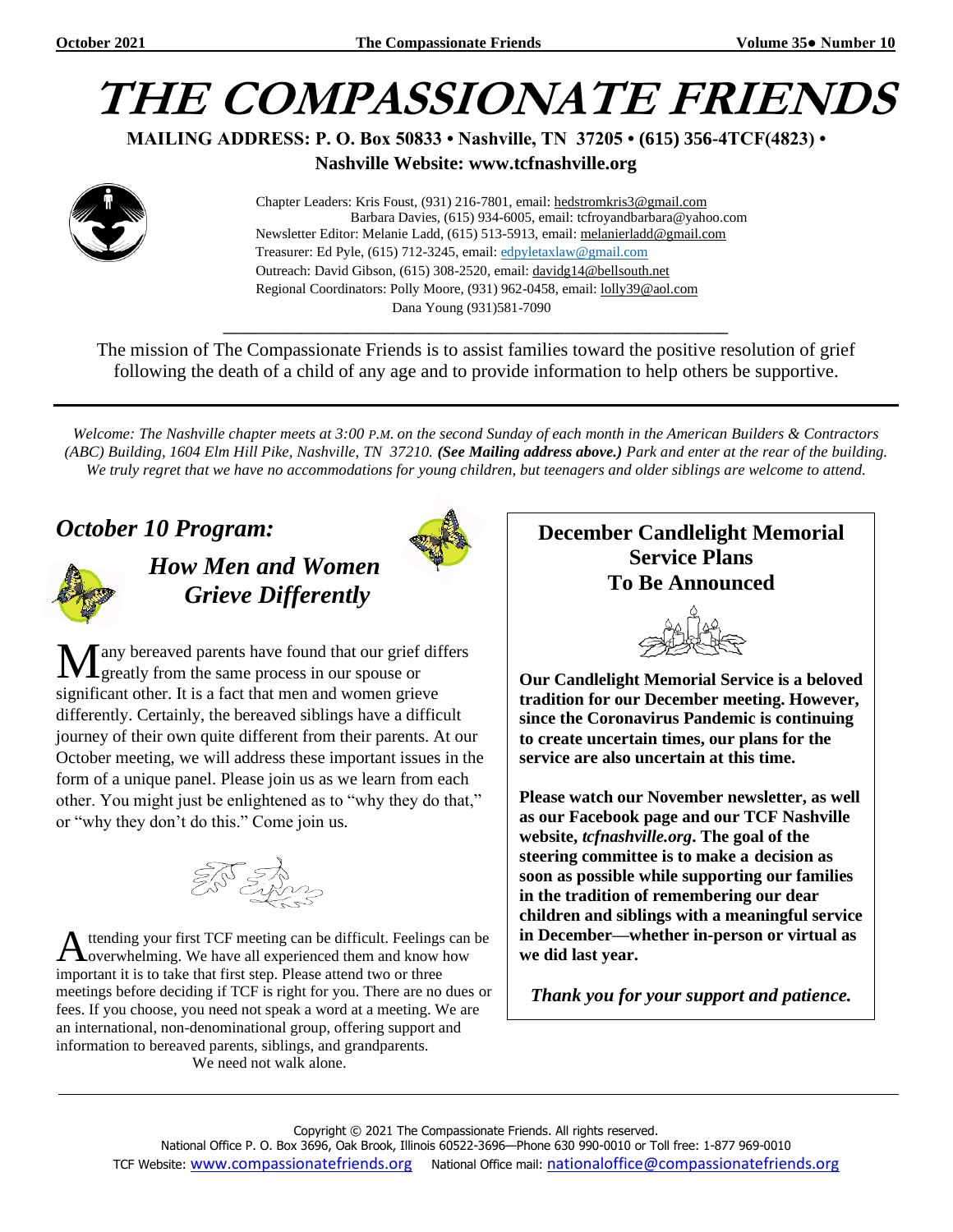*We remember our children with love and gratitude. We miss their faces, their voices and their smiles. And we do not forget--*

#### *In the month of their births—*

**Jacob Sylvester James Bell** October 30 Son of Mike Bell and Michelle Dodrill

**Preston Chauncey Birdsong** October 13 Son of Preston Birdsong and Janice Birdsong

**Roy James Davies** October 19 Son of Roy and Barbara Davies

**Marieke de Jager** October 6 Daughter of Jan and Betsy de Jager

**Laura Paige Gibson** October 16 Daughter of David and Peggy Gibson Sister of Kay and Claire

**Joshua Hovies** October 19 Son of Alicia Hovies **James Thomas King (J.T.)** October 18 Son of Tom and Jere King

**Benjamin Bedell Koomen** (Ben) October 9 Son of John and Betsy Koomen

> **Lee Leggett** October 1 Son of Patricia Perry

 **Jacob Allen Mathis** October 30 Son of Mark and Debora Mathis

**Madison Allen Mays** October 31 Son of Allen and Rachel Mays Grandson of Roy and Carole Renfro

**Keith Pringle** October 31 Son of Jim and Margaret Pringle

> **Matthew H. Woods** October 22 Son of Vaughn Woods and Mickie Woods

#### *And in the month of their deaths*

**Emily Michelle Childers** October 31 Daughter of Mike and Paula Childers Sister of Sarah and Julie

**Buck Allen Dawson** October 26 Son of Bob and Genevia Graham

**Jon Ashley Duncan** October 6 Son of Mike and Kay Duncan Brother of Jamie

**Chase Lee Harris** October 25 Son of Kirk and Shayne Harris and Paul and Stacey Fish Grandson of Rose H. Bartlett

**James Edwin Hinesley** October 7 Son of Steven and Sue Hinesley

# **Disenfranchised Grief**

here is a particular type of grief that sadly more and There is a particular type of grief that sadly more parents are suffering from today called "disenfranchised grief." Counselors and therapists also refer to it as "stigmatized grief." The children of these parents died from suicide, drug related overdose, and aids. These bereaved parents are often scorned, ostracized and denigrated. Many receive little or no support from family, friends, co-workers and society in general. With unspoken words, the world casts a pall of blame and shame on these individuals with the unspoken implication that if they had been better parents they could have somehow prevented such a tragedy from occurring. Many people never hear their friends or loved ones mention their precious child's name again. They generally do not receive the same level

of support that accidental and natural cause deaths do. This exacerbates the grief process. This ever increasing phenomenon has very little literature or research available at this time to aid these parents in their journey through grief. As members of TCF we need to be especially tender with these parents. We can embrace them and welcome them to share the stories about their children. The heartbreaking circumstances under which these children died do not define their lives as a whole. We all loved our children dearly and were the best parents that we knew how to be. If it were otherwise we would not need TCF and the support it gives.

Janet Reyes TCF/AAC

*Who cares that you hurt, that you are sad, that things are bad right now? I do, dear friend, I do*. Fay H. Smith Hardin



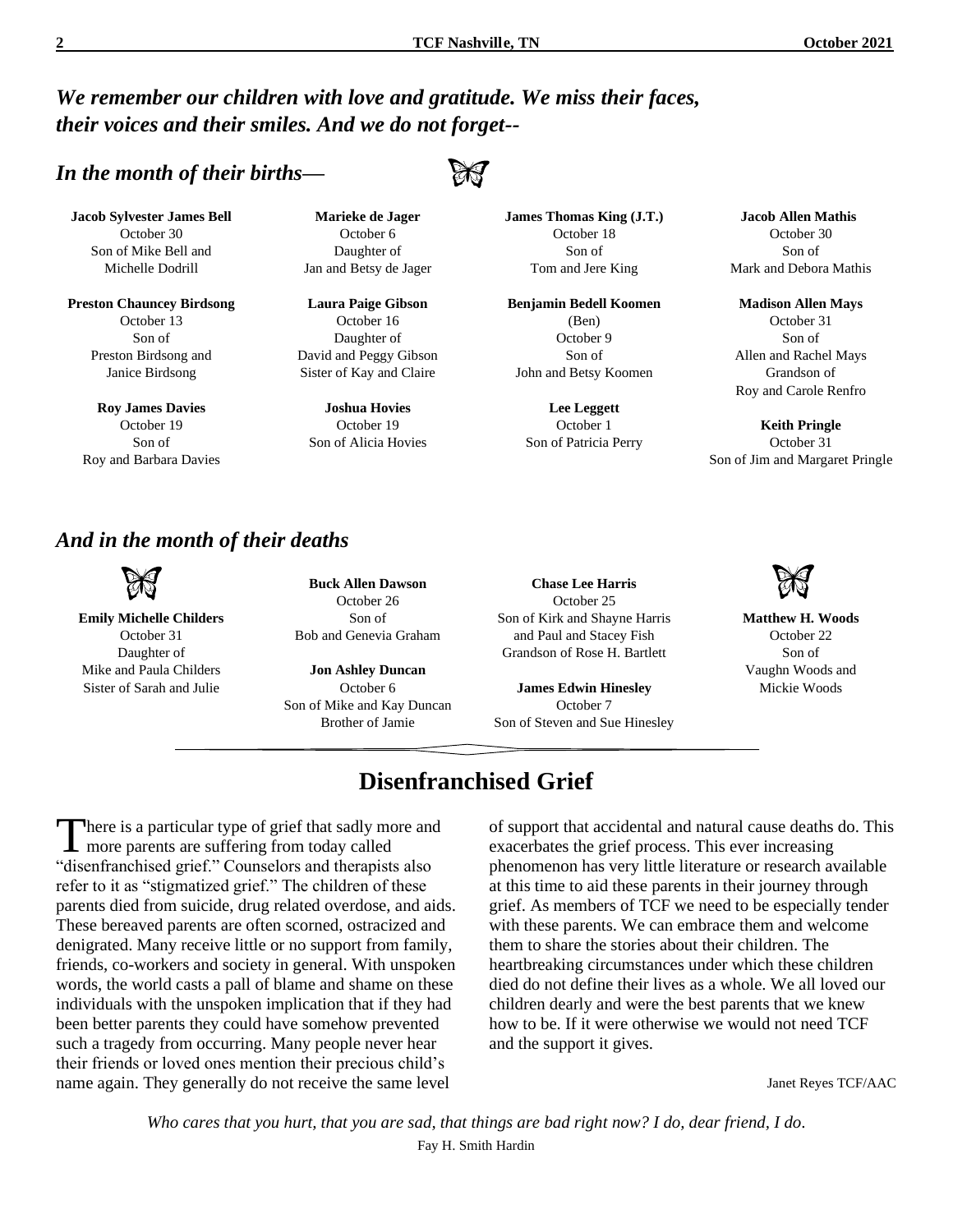#### *Gifts of Love and Remembrance*

*We are deeply grateful for the voluntary gifts of love that make it possible for The Compassionate Friends to offer comfort to those families who do not know today that they will need us tomorrow.*

*Jeffrey and Jeanne Bradford In loving memory of their son, Thomas Clayton Walker (Clayton)*

*June Brown In loving memory of Her husband, Dan Brown and their son, Charles Michael Brown (Charlie)*



*Barbara Davies Through Nationwide Workplace Giving Program In loving memory of her stepsons, Roy James Davies and Taylor Davies Sons of Roy Davies*

*Sandra M. Chaiken In loving memory of her daughter, Pamela Sue Chaiken*

*Don and Sherry Eakes In loving memory of their grandson, Taylor Christian Brewer Son of Justin and Tracy Brewer*

*Each month, Allegra Marketing (615 360-3339) donates the printing of this newsletter as a gift to the families of TCF. Deanna Brown and her family assemble, label, sort and mail the newsletter in loving memory of her son, Marcus Dean Brown. We appreciate so much these people and their generosity to all of us.*

#### *Some Special Ways to give*

\*To benefit TCF, go to the Kroger website and click on "Community Rewards"; then follow the instructions on that page. After that, when you shop at Kroger, swipe your Plus Card or key in your phone number when you check out, and Kroger will donate dollars to TCF. It's a free and easy way to support your chapter.

If your employer supports the United Way, you might have the option to "designate" your donation. Every dollar you contribute through your payroll deductions goes to the organization you designate. TCF Nashville is an approved organization with the United Way. Please consider designating your United Way donation to TCF Nashville.

*Tread gently near The tender souls Who've lost a child, Whose hearts are Bruised and bleeding For healing comes slowly, With pain in every Forward step Tears in every Backward look, So much love still flows For that special one—*

### *Tread Gently*

*Arms reach out to hold And back to cling, But reach forward Only numbly, Fearful of forgetting Or being disloyal By going on. There is guilt In laughing, Feeling pleasure, Even being alive. There are questions, Longings, heartaches.*

*But slowly, surely, Strength and healing come In God's own time— Not as an answer, Not as forgetting, But as acceptance That this pain, this loss, Is ours to live with And somehow, By God's grace, To use to bless.*

> Joan Splettstoesser TCF, Monte Vista, CO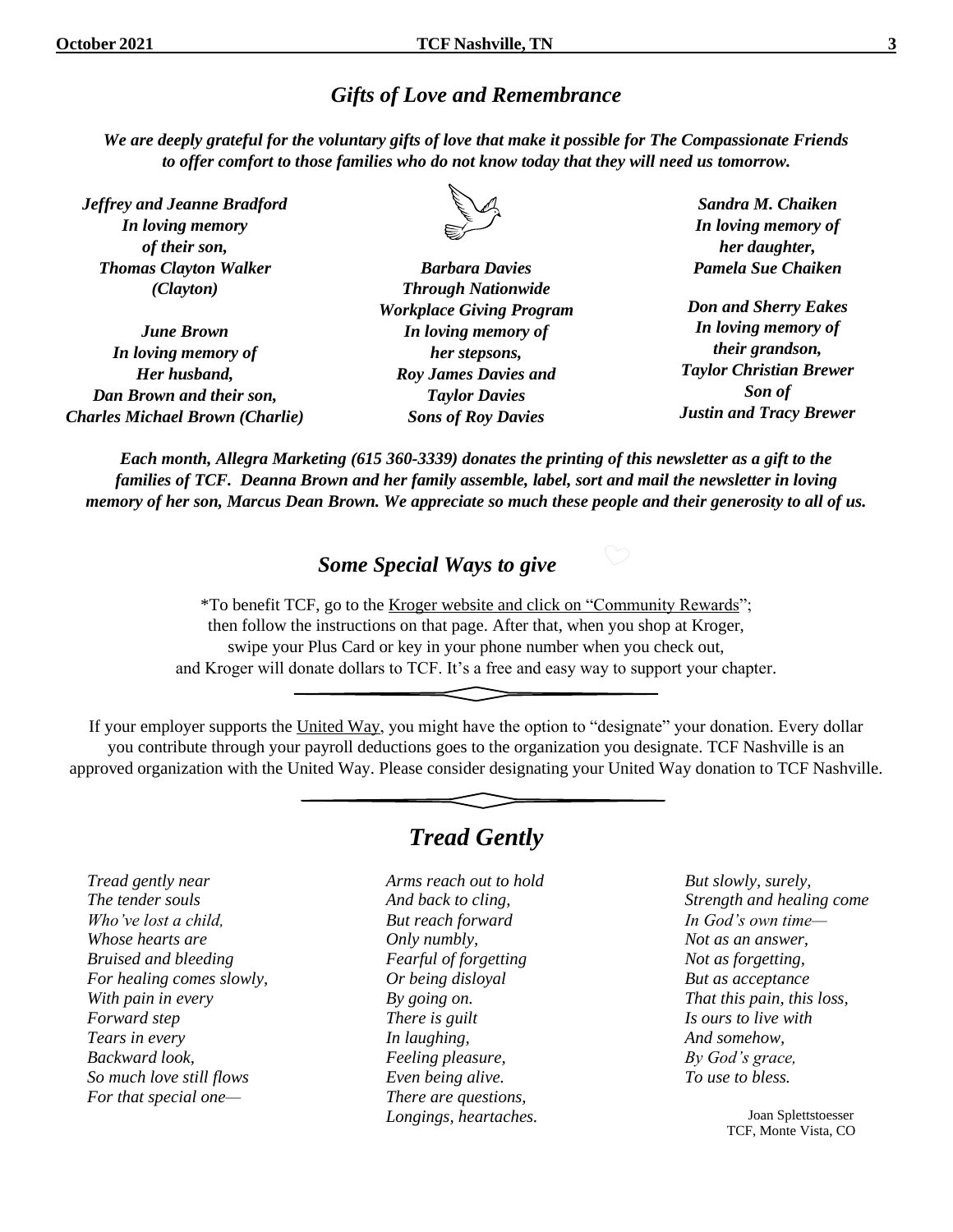#### **Our Heirloom Quilt**

uilts tell stories. The stories quilts tell are often of family, Quilts tell stories. The stories quilts tell are often of far<br>at least they were in the days when quilts were hand stitched. I remember my aunts in the 1940s sitting around a large quilting frame that rested on the backs of straight chairs. The quilt top had been pieced together from the cloth of discarded clothes torn into strips. With utmost patience they sewed with tiny stitches the outline of the pattern they chose- patterns like "Double Wedding Ring" or "Lovers Knot." Occasionally a neighbor would come to join in, sewing and talking for an hour or two.

Some of the old hand-sewn quilts became family heirlooms handed down from generation to generation. We have two of these that Peggy's Grandmother Jones made in the early 1900s. We also have an heirloom quilt of a more recent vintage.

We were amused when our oldest daughter, Paige, told us that she and one of her college classmates had joined a quilting class made up mostly of middle-age women. Paige developed a real talent for quilt making. She enjoyed sitting with a large quilting hoop in her lap carefully stitching away. The design she chose for her first quilt was "Log Cabin" and we were amazed that she did such a good job. She was very proud of that quilt. It now hangs as a backdrop on the wall over her sister's bed.

For her second quilt she chose a "Double Four Patch" pattern with earth tones of brown and tan squares. She pieced together the quilt top her last semester of college and she began quilting on it during the summer following graduation while living at home and working in a department store. That fall she left for graduate school in Memphis but didn't take her quilt with her.

In early November, home for a weekend visit, she suffered a brain hemorrhage and underwent emergency surgery that removed the right frontal lobe of her brain and most, but not all, of a malignant brain tumor. During the few months of life she had left, she tried again to stitch her quilt but where the previous stitches had been small and all in straight lines, they were now large and in lines that wandered off at an angle. Paige was never able to finish that quilt. Today it is folded over a quilt rack in our bedroom, those last irregular stitches displayed on top. It is our beautiful heirloom quilt and we treasure the story it tells us.

> David Gibson TCF Nashville, TN



#### *Close By*

*When the morning dew sparkles I'll be near by your side When the afternoon sun fades My love I won't hide When the autumn leaves change And fall is in the air I'll always be close to you I'm around you everywhere When the winter snows come And covers the earth all white I'll be watching you Mom Everything's going to be all right When Christmas time arrives And you feel saddened missing me I'll not be far away For your heart is where I'll be I'll be there when you're saddened On lonely nights when you feel alone I'm never far away mom I'm in my Father's home I'm ok mom, I really am So please don't cry*

*I'm never far from you or dad I'm the angel at your side So when you look around you And see beauty everywhere Just remember I'm beside you In your heart, I'm always there The beauty that surrounds me Is something you will one day see I can't wait until you share This wondrous beauty with me God promised us eternity And that promise was kept I've made it to His home I have no regrets So please don't worry mom I'm happy and I'm fine One day you will understand When you cross that thin line*

> *Love, Your child*

 Sharon J. Bryant Reprinted by permission of author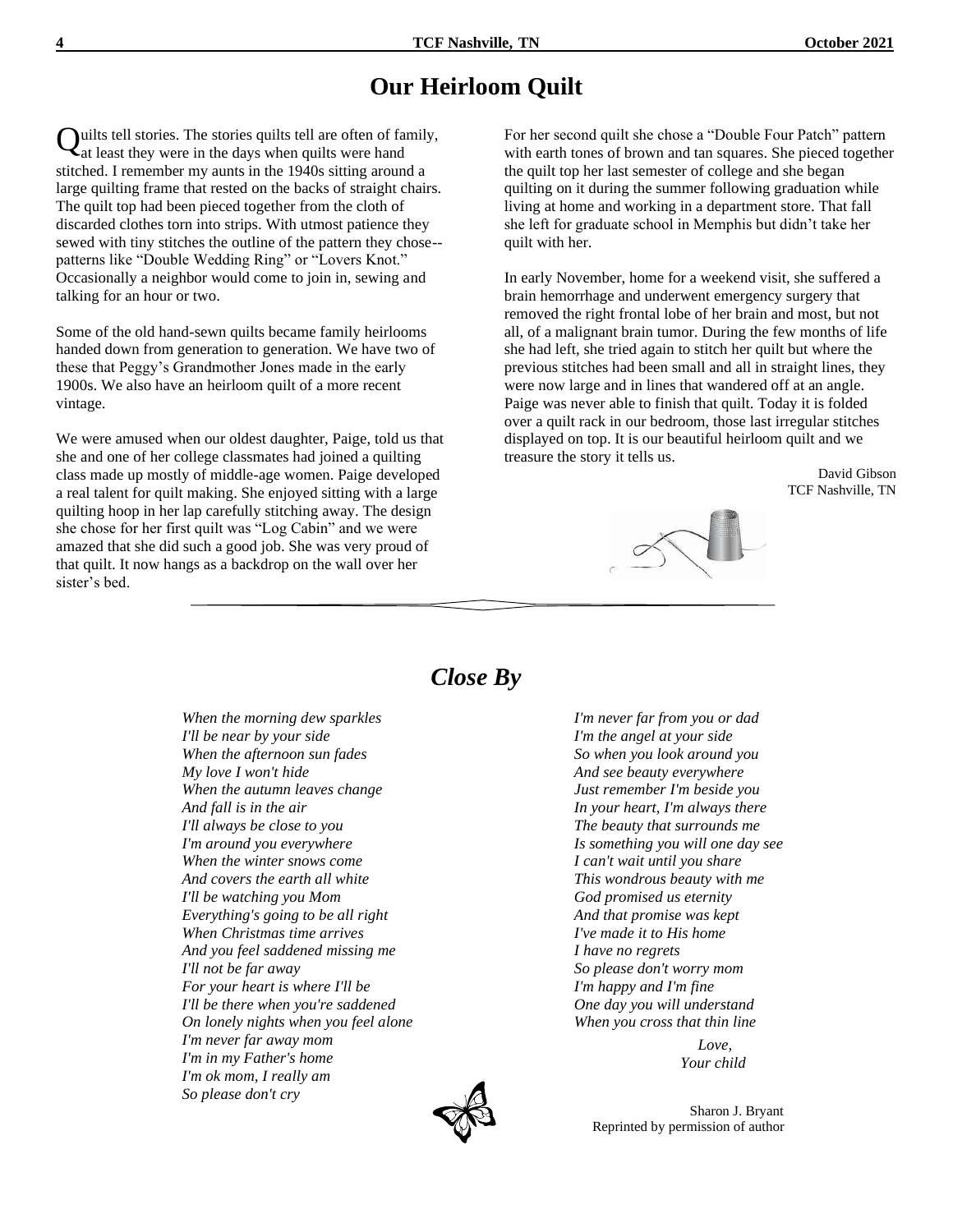*August 10, 1914* "I watch the wife of my friend gathering poppies in the wheat. There is a sadness in her face, for it is only a year ago they lost their little one. Often I see her steal away to the village graveyard, sitting silent for long and long."

#### *The Comforter*

*As I sat by my baby's bed That's open to the sky, There fluttered round and round my head A radiant butterfly*



*And as I wept—of hearts that ache The saddest in the land— It left a lily for my sake, And lighted on my hand*

*I watched it, oh, so quietly, And though it rose and flew, As if it fain would comfort me It came and came anew.*



*Now, where my darling lies at rest, I do not dare to sigh, For look! there gleams upon my breast A snow-white butterfly.*

> Robert Service from *Complete Poems* (Dodd, Mead & Company)

### **Living Life Is Still An Effort**

y husband's family held a reunion in July. We planned to attend and told the family to count on us. But when it came time to buy the tickets and make a commitment, I found I couldn't do it. I simply did not want to deal with the hassles of traveling, leaving home, getting out of my daily rhythm. M

I am a different person since my child died. I am a different person than I was six months after my child died. And, I will be a different person in another year.

I find that I am evolving; my basic personality is still intact, most of my mind works well enough, my perception of life, love, people and events is probably heightened but fairly unchanged. Still I am a different person.

Now I work at living my life. I make myself do the things that I once took for granted….such as getting dressed each day, going to work, handling a number of responsibilities I have chosen to accept. I make myself laugh at silly jokes. Sometimes I even have to force myself to really listen to others. I am surprised when I laugh spontaneously, smile for no particular reason or say something "prophetic". What is going on here? Who am I? Why has the joy of life disappeared?

I believe I have found the answer to these questions and even to questions I haven't yet asked. It lies in the nature of losing one's child to death. Initially we work very hard to maintain sanity. Gradually we expand the boundaries of our lives. Carefully we add events, people, responsibilities and simple enjoyment. But our progress is measured in months and years, not days and weeks.

My awakening to this new reality came at a meeting of The Compassionate Friends. It has been rekindled at each meeting since then. I learn about myself by observing others. I note the change in their voice, their body language, their perspective. I see the sorrow in each parent. I see parents whose children have been gone for many years still weep openly and later talk about a special event they are planning. Then I see parents whose loss was recent yet they appear to be normal, controlled and sociable on many levels and they suddenly and mysteriously crumble before my eyes.

That's the journey. We set our own limits as to what is acceptable for us. Over time we shift from minimalist boundaries to a good representation of the person we once were. We have major setbacks: birthdays, holidays, death anniversaries. We have minor setbacks: a picture, a forgotten scent, a baby shoe, a poignant memory. We sob, we scream, we withdraw. But we do go on. With the help of our Compassionate Friends, we move forward and are supported when we suffer a setback. We each deal with the many facets of our grief. We learn from others. We teach others. We grow from the dialogue. Our kindred spirits bring questions, answers and peace.

Who am I today? A fairly well-balanced mother of one beautiful child who no longer is alive. I am where I should be. When will I stop evolving? Probably never.

> Annette Mennen Baldwin Todd Mennen TCF, Katy, TX

*When hope is all that is left, you have just enough.* Pamela Hagens—TCF Nashville, TN.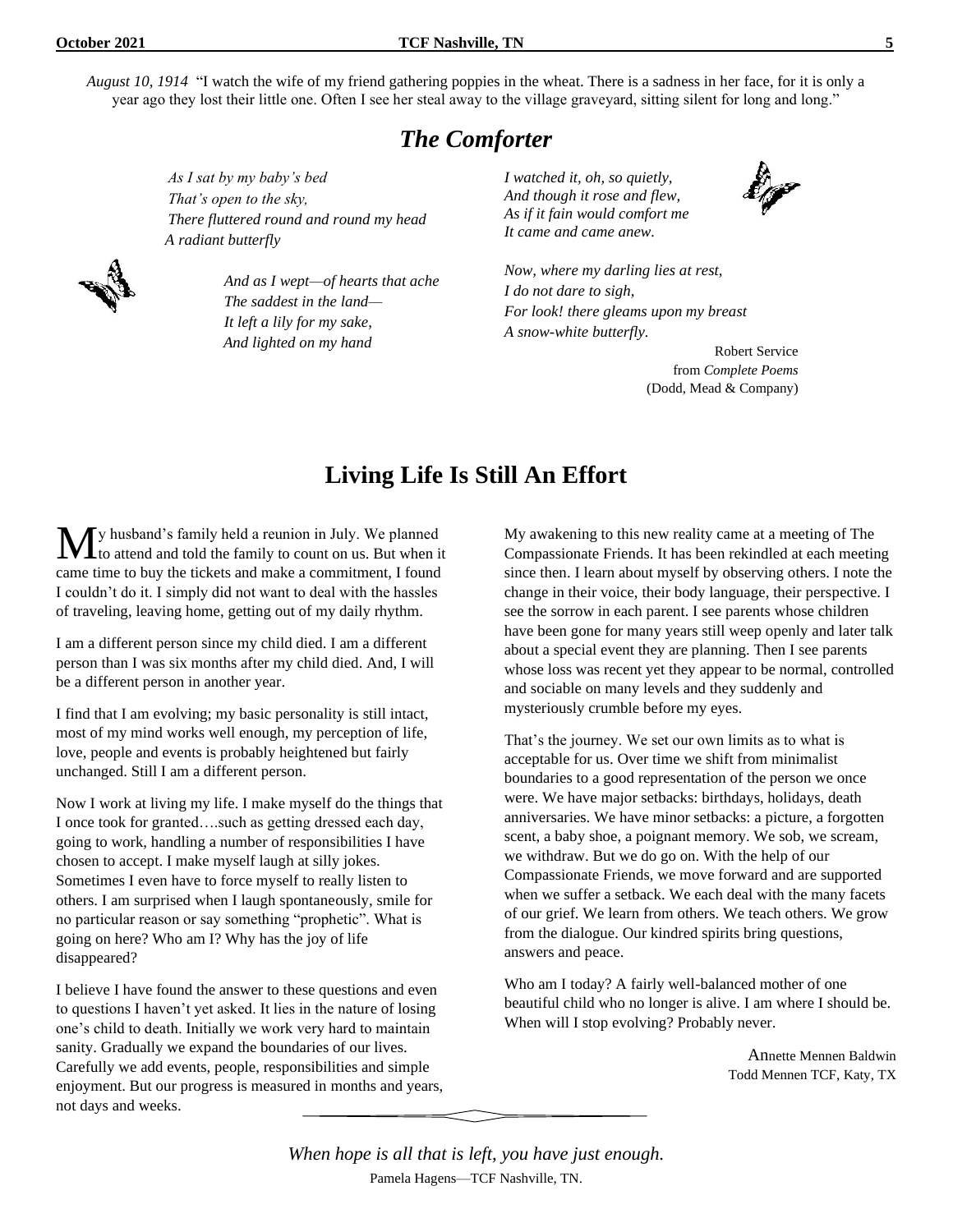# **The Storms of Grief**

've often thought about how differently grief affects those I've often thought about how differently grief affects those<br>left behind when someone has died. To me there are three groups of bereaved. There are those that lose someone they loved very much and are most affected. The middle group are those that cared about the person and will miss them, but their death doesn't change their lives. The third group are sorry that the person has died, but are largely unaffected by their death.

Now envision those groups on a mountain. When my son died, I felt like I was on a mountaintop, alone with a storm raging around me. Thunder and lightning filled the sky, thick clouds enveloped me, and a cold hard rain fell upon me. Winds buffeted my body from every side. There was no shelter, no place to sit or lie down. Others who were suffering as much as I (my husband and daughters) were on their own Mountaintop, and we could derive no comfort from each other. I stood there, sometimes railing against God, sometimes feeling as if my heart had been ripped out, sometimes just feeling an emptiness so deep, I feared I would drown in it. Days, weeks, months passed.

The middle group of people stood on the side of the mountain (close friends and relatives). They also were caught in the storm, but they had some shelter and each other. They wanted to comfort me but the path upward was winding and rocky and I could find no path down to them.

The last group of people were at the bottom of the mountain in the valley. There, the sun was shining and the breeze was gentle. They could see the storm I was caught in, but could do nothing to help me.

Sometimes the storm would subside and I could see something besides dismal gray and I had respite from the wind and rain. But this would be followed by another raging storm. Back and forth, I never knew what to expect.

Eventually the sky would clear and I was able to find a path to those that cared and could offer me hugs and a shoulder to cry on. The storm was still there, but there was also shelter and I wasn't alone.

It has been 12 years since Todd died and I have been able to come completely down off that desolate mountaintop and live in the valley of sunshine. Sometimes I stay there quite a while. Sometimes I climb that mountain and experience that same emptiness and sadness.

We all know that this kind of storm may brew on those special days - birthdays, holidays, family events. We are also blindsided by those times that just take our breath away. . .being in a place they loved, hearing their music, smells, movies, ballgames, seeing their friends. We really have no control over these unexpected, sudden storms.

I have learned to give into them and let the tears fall. I can live with these storms and accept them as part of my life because my child lived and I loved him with all my heart. I cannot change the fact that my child has died and I will not change my love.

> Barb Seth TCF Madison, WI

#### **Phone Friends**

We have all experienced the pain of losing a child. We understand and would like to listen. If you can't reach one of us, feel free to call another person on this list.

| 615-646-1333 |
|--------------|
|              |
| 615-754-5210 |
|              |
| 615-356-1351 |
|              |
| 615-264-8184 |
|              |
| 931-486-9088 |
|              |
| 615-789-3613 |
|              |
| 615-712-3245 |

# **The "Veteran" Bereaved Parent**

Tave you ever attended a TCF meeting to see a "veteran" bereaved parent shed a tear or openly show grief, and have wondered  $\prod$  ave you ever attended a set of why after all that time?

Please don't get the wrong idea—the wrong idea being:

- 1. You won't ever cry after ten years.
- 2. You won't feel a need to still attend TCF meetings.
- 3. You won't feel like sticking with TCF in case a newly bereaved parent needs you.
- 4. You won't care enough to stay and help organize future meetings.
- 5. You won't feel compassionate enough to hear a newly bereaved parent talk of their grief.

 Yes, some veteran bereaved parents move on and I wish them peace. But I am personally grateful for veteran bereaved parents who stay with TCF. What would newly bereaved parents do if they attended their first meeting and no one was there?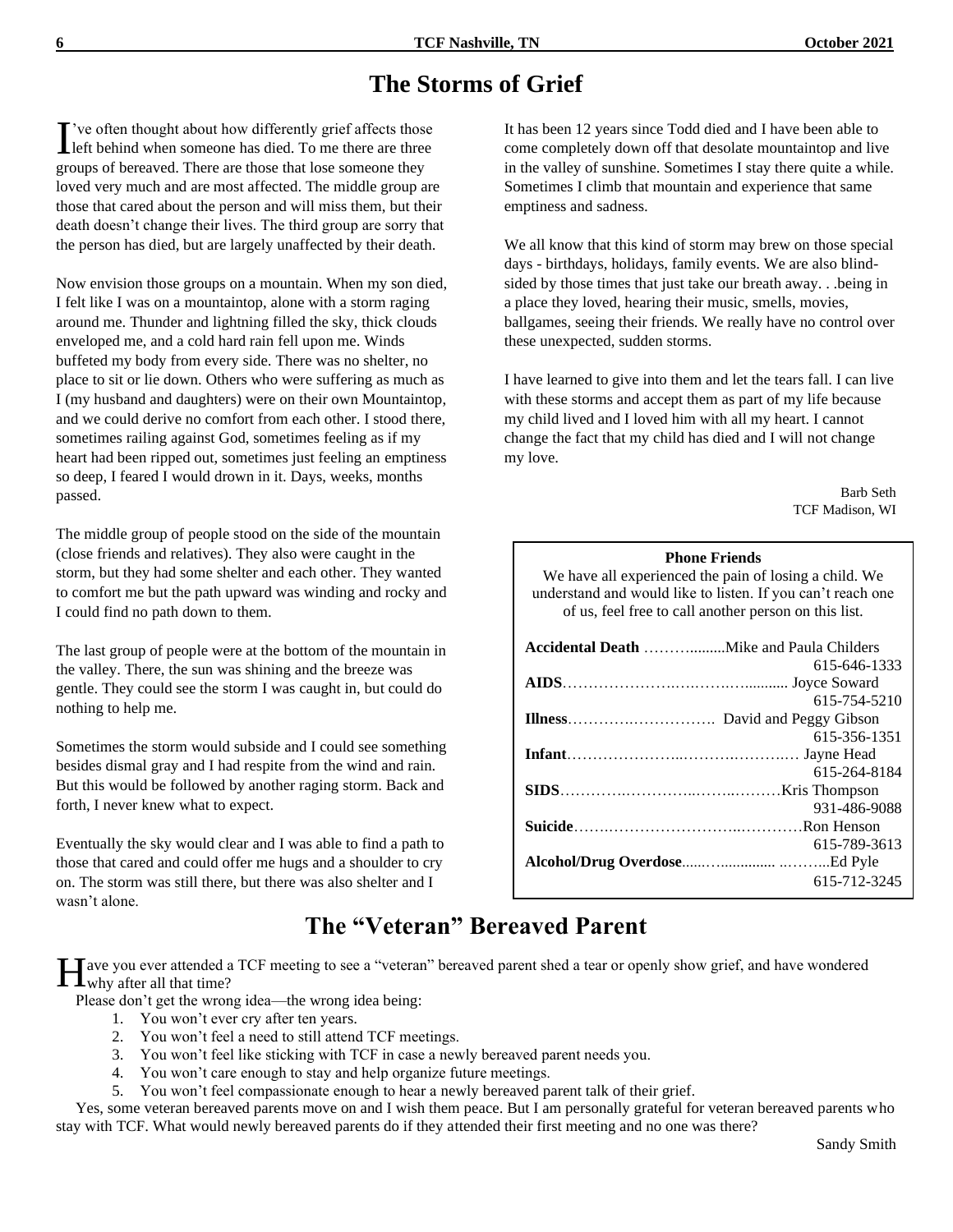### **CHAPTER INFORMATION**

#### **The "Children Remembered" Listings**

If you are unable to attend TCF meetings and would like for your child to be listed on pages 2 and 3 in The Children Remembered list, please let us know, printing the exact way you'd like the child's name to appear, the child's birth and death dates, and the parents' names as they should be listed. Drop us a note at TCF, P.O. Box 50833, Nashville, TN 37205. We'll be glad to include them. You need to contact us only once, unless any of your information changes.

#### **Corporate Donations to TCF**

To benefit TCF, go to the Kroger website and click on "Community Rewards"; then follow the instructions on that page and designate The Compassionate Friends Nashville Chapter. After that, when you shop at Kroger, swipe your Plus Card or key in your phone number when you check out, and Kroger will donate dollars to our chapter. Also, when going to Amazon, type in "Amazon Smile" and designate The Compassionate Friends; then, each time you go on Amazon Smile a small contribution will be made by Amazon to our organization—It's a free and easy way to support TCF.

#### **We Need Your Help**

If you know a family outside the immediate Nashville area who has experienced the death of a child, regardless of age or cause of death, and you have access to the address (and phone number) of the parents, it would be most helpful if you would call us with that information. Our mission is to reach every bereaved family in Middle Tennessee, but we have to know about them in order to give them the support we ourselves have received. If you know the child's name, birth date, date of death and cause of death, so much the better. Our outreach chairperson will send a warm letter of sympathy and information about TCF along with appropriate brochures and articles. We do not phone the family and all information you provide is confidential.

#### **TCF Nashville Sibling Support**

We encourage siblings from teens to adults to come support one another at our monthly chapter meetings. Siblings face a unique and complicated grief journey and are finding hope and healing through our sharing groups.

### **BEREAVEMENT RESOURCES**

#### **Alive Alone**

Alive Alone is an organization to benefit parents whose only child or all children have died. Visit their website at [www.alivealone.org.](http://www.alivealone.org/)

#### **Alive Hospice Support Group for Bereaved Parents**

For general information about grief support services and groups at Alive, please call the Grief Line at: 615-963-4732 or email [griefsupport@alivehospice.org.](mailto:griefsupport@alivehospice.org) They offer eight-week groups, ongoing monthly groups, family group and Little Hearts Club for children who have experienced the death of a sibling. Services are in Franklin, Nashville, Hendersonville, Lebanon, and Murfreesboro.

#### **Sharing**

SHARING is a community organization for parents who have experienced a miscarriage, stillbirth or the death of an infant. The website is sharingmiddletn.org.

#### **Survivors of Suicide**

There is a caring SOS group in Nashville. For information about meetings, you may call 615 244-7444, or go to the Tennessee Suicide Prevention Network at TSPN.org, and you will find a list of all Tennessee SOS locations.

#### **TCF Web site —A Treasure for You**

When you log onto the TCF Web site at [www.compassionatefriends.org](http://www.compassionatefriends.org/) you will find a wealth of information about TCF and grief poetry and articles, chat rooms, grief in the news, other chapter Web sites and numerous other resources.